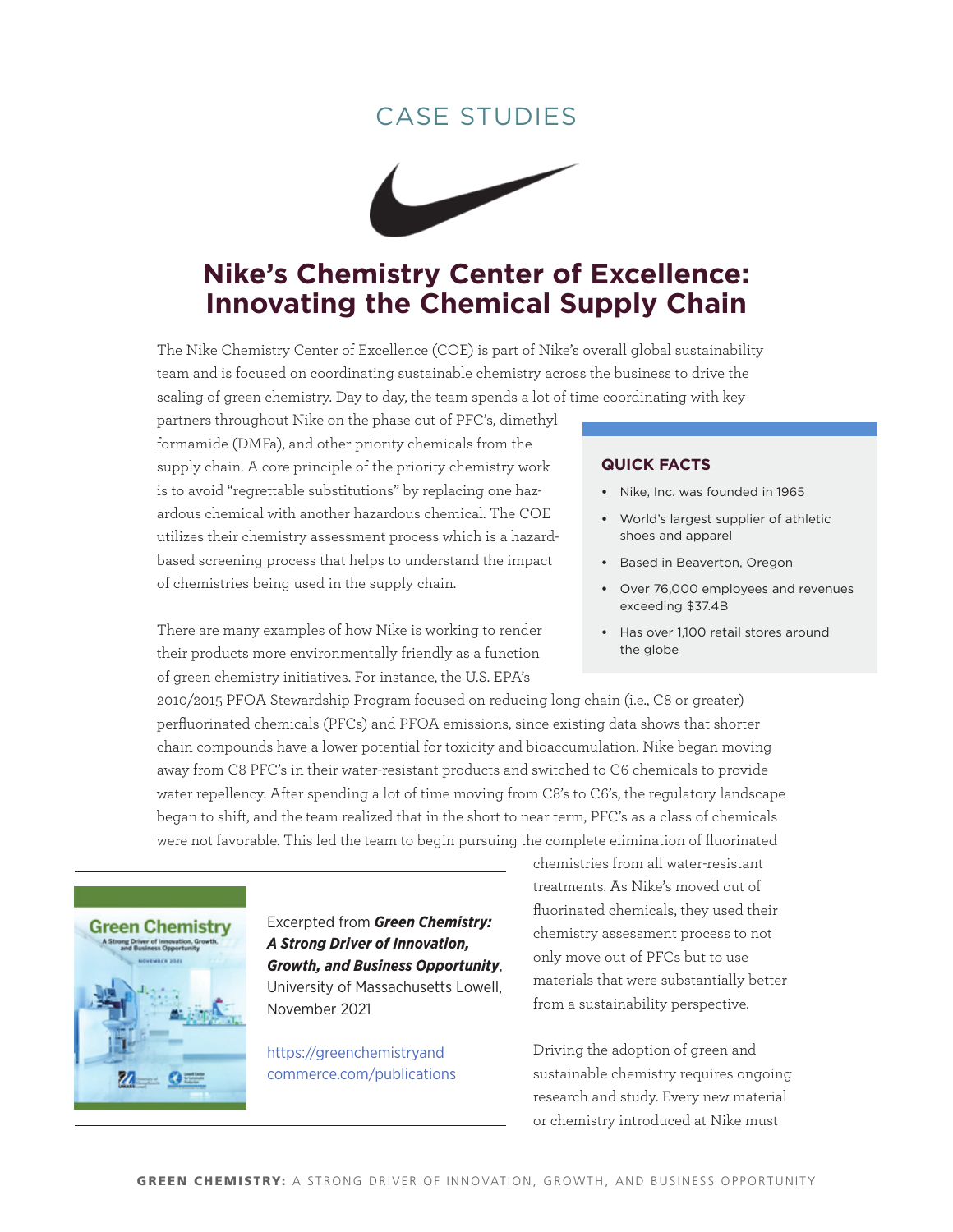### case studies

go through chemistry assessment which includes a toxicology review and a regulatory assessment review. This process yields a list of approved products, which has become the rule. Any new product which is not on this approved list cannot be used in any product within Nike's supply chain. This is a very high bar. The chemistry assessment methodology has been shared with other brands in the sector. For instance, Nike is collaborating with other companies such as Levi Strauss & Co., H&M, and C&A as part of the Zero Discharge of Hazardous Material foundation to create an aligned chemical screening tool.<sup>1</sup> This type of innovation and inter-brand collaboration is essential to moving towards a common goal of zero discharge of hazardous chemicals.

Compliance with government regulations on restricted substances is a foundational aspect to Nike's culture. Most major footwear and apparel brands meet and often exceed the guidelines provided by industry tools such as the AFIRM Restricted Substance Lists (RSL)<sup>2</sup> and ZDCH Manufacturing Restricted Substance List (MRSL).<sup>3</sup> Nike affirms publicly their conformance to these requirements. However, compliance is just the baseline, foundational expectation. Nike works on going "beyond compliance" and actively invests in research that can keep up with the changing regulatory landscape. The EU was clearly ahead in setting chemical and sustainability related regulations, and this became the yardstick for many of Nike's beyond compliance processes that have been put in place. Global regulation became the driver, and there was an increasing recognition that Nike could reduce their overall chemical footprint in all areas of business, whether it is wastewater impacts or the overall impact to all people on the planet.

One ongoing public relations challenge Nike faces is that chemistry is difficult to talk to consumers about. It became difficult for Nike to publicly state that they are not using a particular hazardous chemical, unless they were absolutely sure that no one in the supply chain was using it. The phase out work of the Center is not often publicly discussed, but the group has become much more open recently about its goal for 2025. Like many other companies, the goal is to eventually eliminate all hazardous materials from the supply chain, and there is an expectation that this will occur. The roadmap to achieving that vision of "Zero Discharge of Hazardous Chemicals" is still evolving. Two of the biggest challenges to knowing how to achieve that vision are 1) lack of full information about where, how, and what chemicals are used continues to be an ongoing challenge; and 2) unavailability of better, more sustainable choices.

For example, dimethyl formamide (DMFa) is on Nike's RSL, but it is still used in isolated parts of the supply chain. The team is actively looking for an alternative to DMFa that is inherently better and will still meet the performance requirement demanded by customers. The team has put a call out to the chemical industry to announce that they are looking for a greener alternative, and that they are willing to work in partnership on a more sustainable replacement. However, finding the right chemical is like finding the golden goose for certain types of chemistries.

- 2 <https://www.afirm-group.com/afirm-rsl>
- 3 <https://mrsl.roadmaptozero.com>

<sup>1</sup> <https://sourcingjournal.com/topics/raw-materials/zdhc-brands-screened-chemistry-programs-135075>